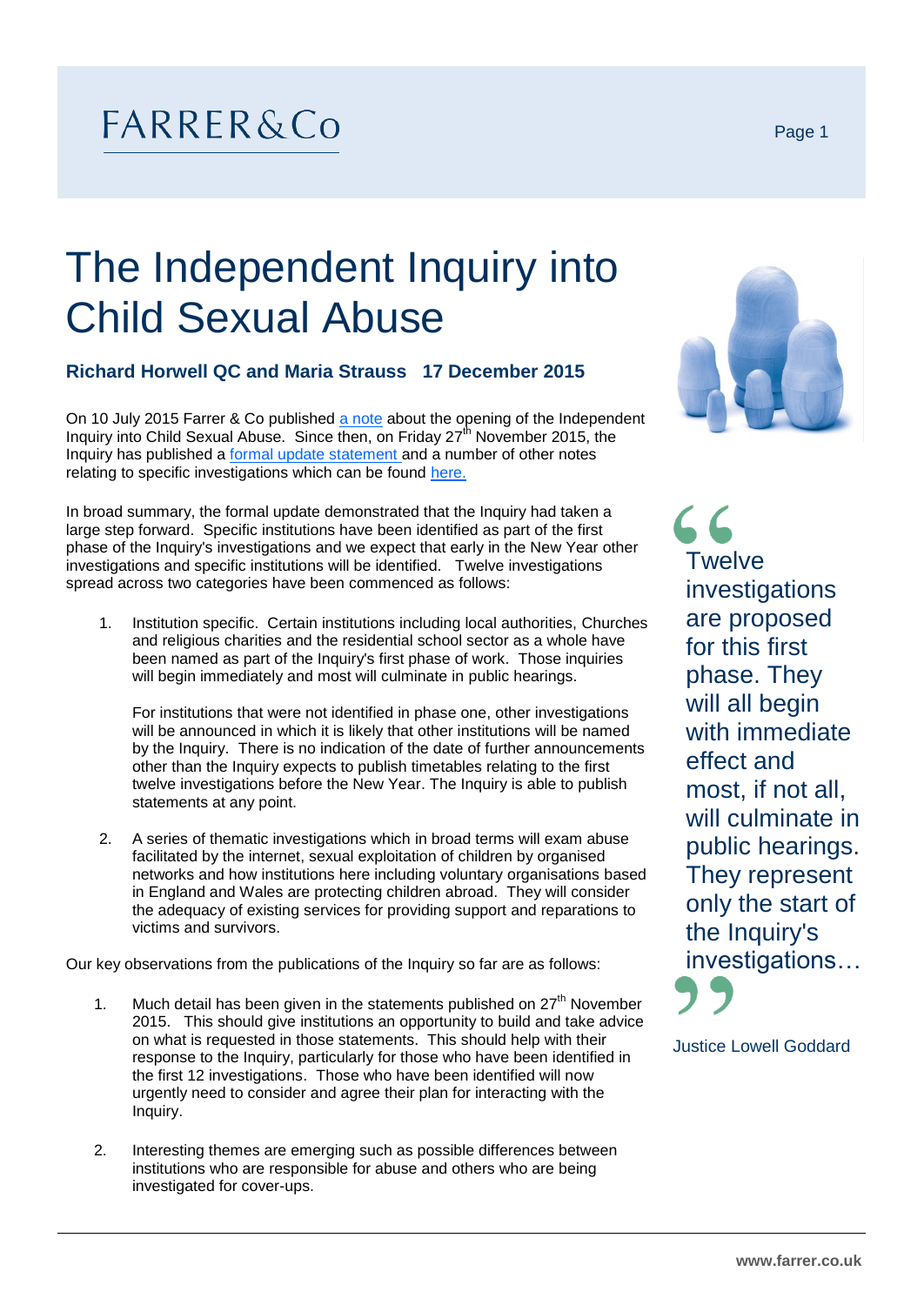- 3. Justice Goddard, the Inquiry team and institutions will have to liaise about a number of issues but the structure of certain institutions (eg Churches) will need careful explanation at the outset.
- 4. Much has already been written about legal remedies, reparations and civil justice. This aspect is apparently in response to multiple reports from victims and survivors of:
	- a. Inadequate support services;
	- b. "Obstructive insurance companies";
	- c. A civil justice system that may fail to deliver genuine reparation;
	- d. Adequacy of compensation schemes including the Criminal Injuries Compensation Authority.

The Australian Royal Commission has published over 600 pages on redress and civil litigation and so it is expected that the Goddard Inquiry will look at these issues carefully. We expect that insurance companies will play a key part in those discussions.

5. A series of expert reports will be commissioned on public policy which will feed into the recommendations. Changes in public policy will affect many institutions.

There are a number of steps that institutions can and should take in light of the Inquiry. How an institution responds depends on its size, structure, safeguarding history and whether or not it was identified as a key investigation in the Inquiry's first phase of work.

In general, institutions, whether they were named or not, should be pro-active in considering their response to the Inquiry. One urgent consideration for institutions is determining whether or not to 'self-refer' to the Inquiry.

For institutions that have been identified, they can expect timetables relating to the investigations to be published before the New Year and preliminary hearings on procedural matters to commence in February 2016. Those institutions will now be taking advice and preparing applications for 'core participant status'. Those institutions who were identified need to carefully plan for and interact with the Inquiry team.

We advise these steps for all institutions whether or not they were identified in phase one of the Inquiry's work:

1. **It is vital that you read all statements from the Inquiry.** This is a fundamental first action. There is much detail in the statements that were released. For example, although the residential schools sector has been named as a key part of the first investigation, other schools may be contacted by the Inquiry. Paragraph 14 of the update statement Justice Goddard states *"we recognise that sexual abuse has occurred in nonresidential schools, and alongside our investigation, we will be*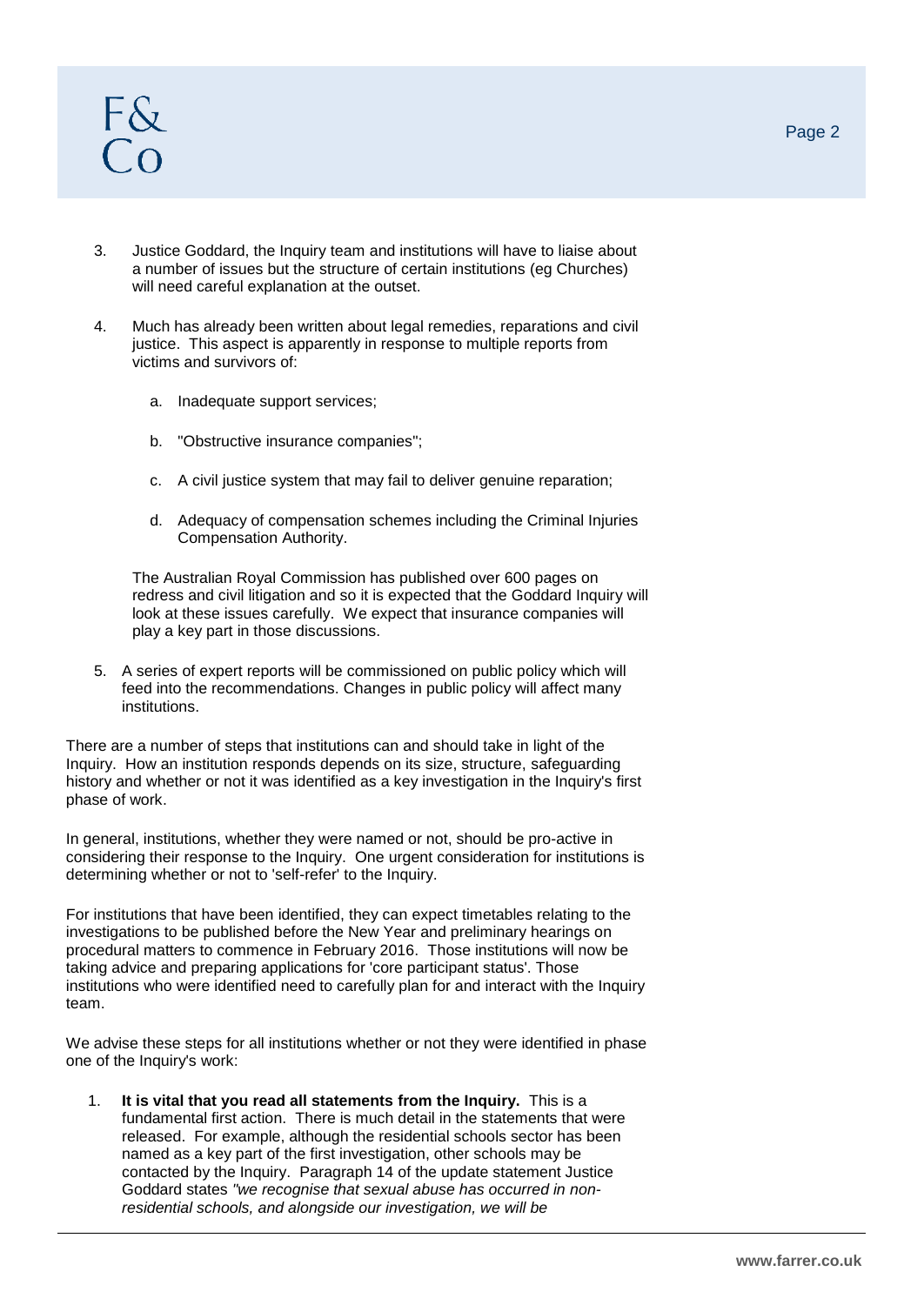## $F_{\alpha}^{2}$

*commissioning sector-wide research into sexual abuse within the broader educational sector, including examining the experience of children with disabilities and special educational needs".*

- 2. Take immediate steps to ensure that you **preserve all documents** relating to the care of children and safeguarding matters as per Justice Goddard's [letter.](https://www.iicsa.org.uk/sites/default/files/letter-to-religious-leaders.pdf) Often institutions have historical documents in many different locations. We recommend that these documents are safely collated and properly preserved. We recommend that you place a note on your files that you have taken this action in light of the Inquiry.
- 3. In Justice Goddard's concluding remarks in her opening statement, perhaps illustrating the importance that she places on this step, she says *"above all, review your current safeguarding policies to make sure that they are consistent with best practice, and take whatever steps you can to provide a safer environment for children now".* We recommend that all institutions undertake a **full review of their current safeguarding policies and review their effectiveness** ie how they are working in practice. Many institutions are considering how to keep ahead of the Inquiry by bringing their procedures to a 'beyond compliance/gold star' standard.
- 4. Justice Goddard specifically asks you to **review files** to check whether action was taken in response to allegations. If it was taken whether it was sufficient to address any failings and whether any further action should be taken in respect of any cases. We recommend that you carry out a review of all cases of a safeguarding nature that the institution is aware of including those cases handled by insurance companies so that (a) you know your history in as much detail as possible (b) if you are called to the Inquiry, you will have done a substantial amount of work in reviewing past cases and (c) much can be learned from the way in which past cases arose and how they were handled and this information could be helpful when reviewing current safeguarding procedures.
- 5. We recommend that all institutions take steps to **know and understand their current insurance position** and their insurance history and to collate copies of historical policies. Liaise with brokers and current insurers to fill any gaps in the insurance history.
- 6. Consider your **strategy** for the Inquiry, whether or not you have been named, in case that you are added to future investigations. Institutions should consider the challenge set down by Justice Goddard to self-refer to the Inquiry and take specific advice on how and whether you do so. The question of self – referring requires immediate attention because statements from the Inquiry can be published without notice at any time. Institutions might be in a better position where they self-refer rather than being called to the Inquiry without notice.
- 7. Consider any **training** requirements. Now is a good time for institutions to identify gaps in knowledge and to update their training.
- 8. Ensure that your **leaders are involved** with the response to the Inquiry. The Inquiry is too large for in-house lawyers, bursars or financial secretaries to manage alone, although they will evidently play a key part. The Inquiry has